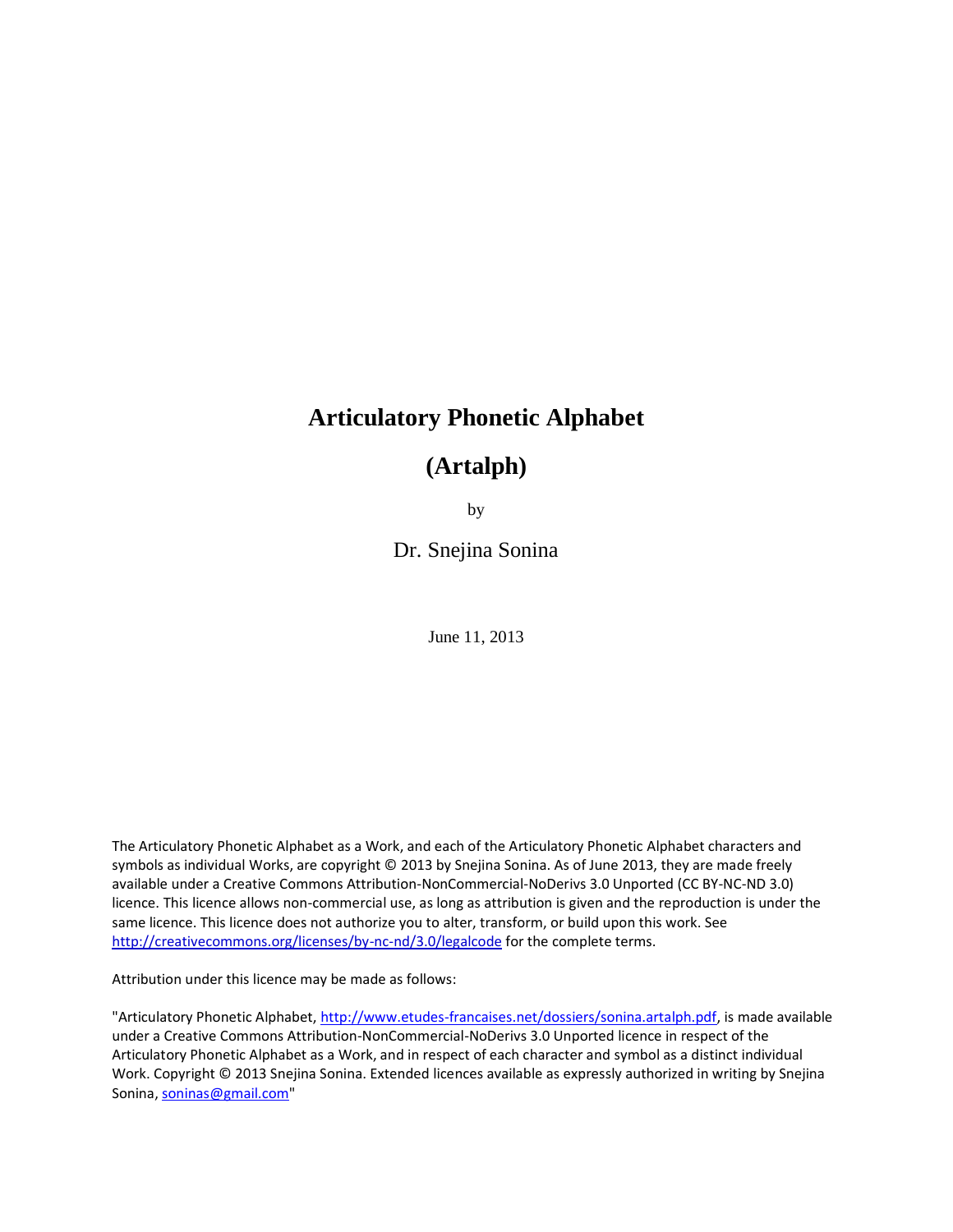#### **Description of Articulatory Phonetic Alphabet**

Artalph is a system of phonetic **signs** that includes **symbols** functioning as didactic software and **characters** operating as a font. Artalph signs are mainly transparent or translucent icons. They are *easily comprehensible*, yet, due to their interrelations, are *highly precise*, which renders them useful for numerous didactic and research activities in linguistics, anthropology, and speech pathology.

1. A novel structural principle (Tab.1)

The Artalph **characters** represent phonemes, linguistically distinctive sounds characterised by a particular set of *phonological features*. Yet these signs are not chosen arbitrarily but are composed of **symbols** that represent these distinguishing *phonological features*. The power of each symbol lies more in its combinatory abilities and its place within the character than in its own iconic shape.

Thus, on the level of its symbol inventory, Artalph is a writing system based on an entirely new alphabetic principle: *one symbol for one phonological feature*. This is a higher level of phonological abstraction in relation to other comparable systems; for example, the International Phonetic Alphabet (IPA) is based on the principal of *one sign for one sound*.

2. A new type of alphabetic sign (Tab.2 & 3)

The main novelty of Artalph consists in a new way of sound representation, one based on the sound *articulation*. The Artalph composite characters are best described as stylized pictograms of the human articulatory apparatus.

Unlike existing alphabets, then, which are systems of arbitrary signs that encode the corresponding sounds in an impervious manner, the Artalph offers *motivated signs* that are easy to interpret and to memorise thanks to their *pictographic* nature.

However, the composite signs of the Artalph differ from the realistic pictures or pictograms used in phonetic textbooks to represent the articulation of sounds. The difference lies again in the *level of abstraction* and in the *combinatory ability of the inventory*: its primary symbols can be combined in such a way that all phonological features necessary for the description and articulation of the represented sound can be combined in *one* pictogram, whereas the use of conventional pictures requires several representations to describe one sound, not to mention the many phonetic characteristics that cannot be captured by a realistic picture.

3. A novel approach to suprasegmental marks (Tab.4  $\&$  5)

To mark stress or length, Artalph does not require the addition of extra symbols. Instead, the pictographic nature of this new alphabet's signs allows for the changing of a character's form itself in a logical and visually recognizable way: an enlarged character marks a stressed sound, a lengthened character a long sound. Breaks between words can be indicated by spacing or by the vertical bars used in IPA. The characters in syllabic units, on the other hand, are linked with a horizontal line at the bottom to emphasize their unity.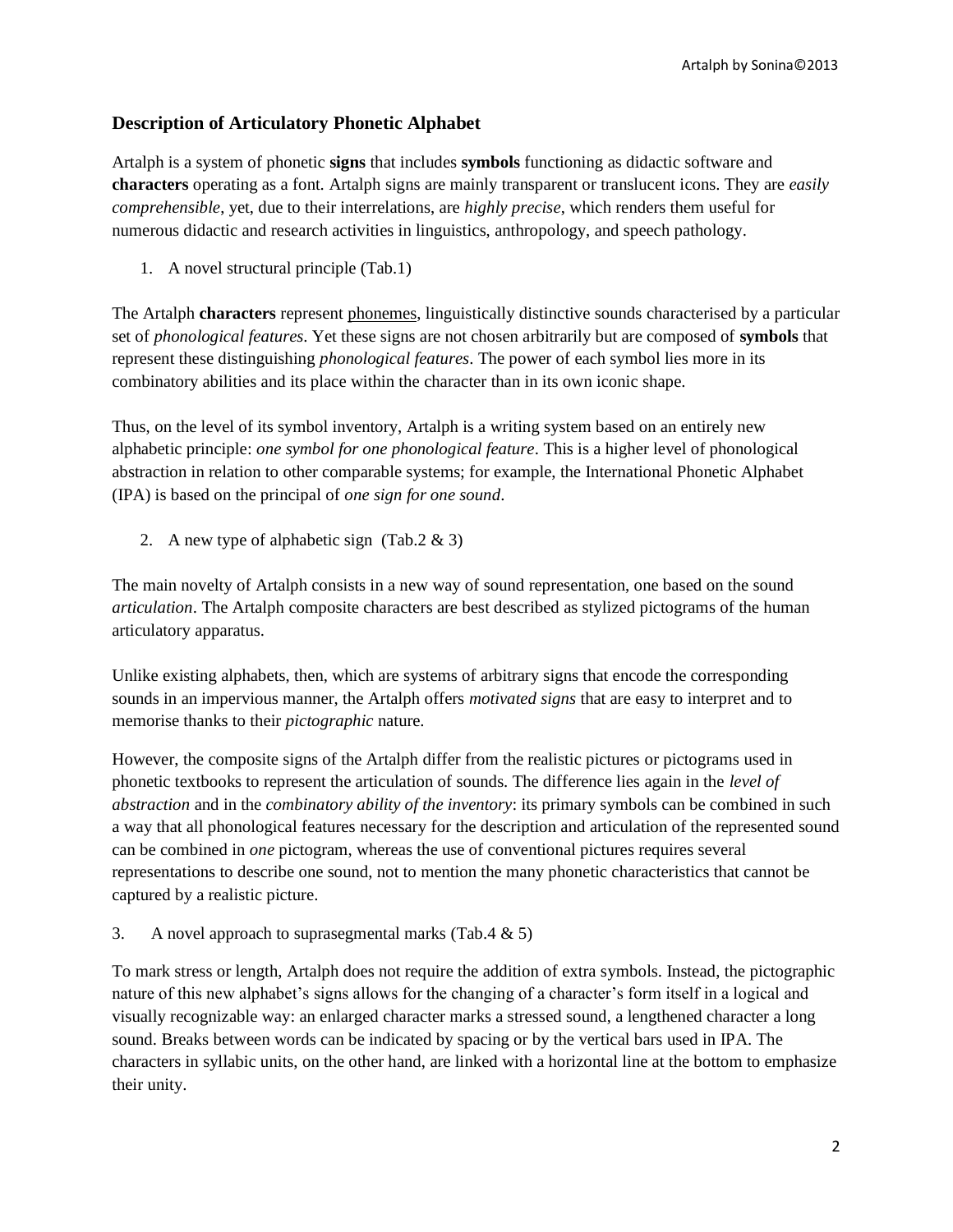| N              | Generic symbols | Meaning [phonetic feature]                                                                                            | Icon = pictographic metaphor                                                                                                                                                     |
|----------------|-----------------|-----------------------------------------------------------------------------------------------------------------------|----------------------------------------------------------------------------------------------------------------------------------------------------------------------------------|
| $\mathbf{1}$   |                 | vowel [+syllabic]                                                                                                     | Fluid shape = free flowing of the air and the<br>voice + mouth cavity                                                                                                            |
| $\overline{2}$ |                 | Consonant [-syllabic] or<br>[+consonantal]                                                                            | Rectangular shape = absence of free<br>flowing + mouth cavity w/teeth; Angular<br>shapes = obstacles                                                                             |
| 3              |                 | Approximant (semi-vowel<br>or semi-consonant)<br>[+approximant]                                                       | Hybrid consonant-vowel shape = mixed<br>nature                                                                                                                                   |
| 4              | *               | Indicator<br>(place of articulation)<br>This example : [+labial]                                                      | Shape = joining pad of interaction, its<br>position = place of articulation<br>Red colour = active point of tension                                                              |
| 9              |                 | Supplementary indicator<br>(place of additional quality)<br>These examples: labialised,<br>palatalised                | Shape & position = point of additional<br>action<br>Blue green colour = secondary<br>characteristic or articulation                                                              |
| 5              | 12345           | Vertical lines of the grid<br>+ Visual aid ("tongue")<br>These examples: palatal [+dor,<br>-ant]/alveolar [+cor,+ant] | Shapes = tongue; their pointed part on the<br>line = place of articulation: 1-velar, 2-<br>palatal, 3-retroflex, 4-post/alveolar, 5-dental<br>Red colour = active or moving part |
| 6              | 12345           | Vertical lines of the grid<br>+ Visual aid (position of the<br>"tongue")<br>[+front]/[+back]                          | Shape = tongue; its pointed part on the<br>vertical line = place of articulation: 2-3-<br>back, 3-4-central, 4-5-front                                                           |
| 7              | 23<br>4<br>Gп   | Horizontal lines of the grid<br>+ Visual aid ("tongue")<br>$[+high]$                                                  | Shape = tongue, its upper round part = the<br>position of tongue's back: 1-close[+high], 2-<br>close-mid, 3-open-mid, 4-open [+low]                                              |
| 8              |                 | Configuration of lips<br>[+rounded]/[-unrounded]                                                                      | Round shape = rounded lips; rectangular<br>shape = unrounded lips; rounded rectangle<br>= undefined regarding this feature                                                       |
| 10             |                 | Nasal [+nasal]                                                                                                        | Shape and place = nose<br>Red colour = active part                                                                                                                               |

Tab.1. (a) Artalph inventory: **symbols** that constitute the characters and represent phonological features

\*Grey or "faded" shapes serve to demonstrate the position of the symbol within the character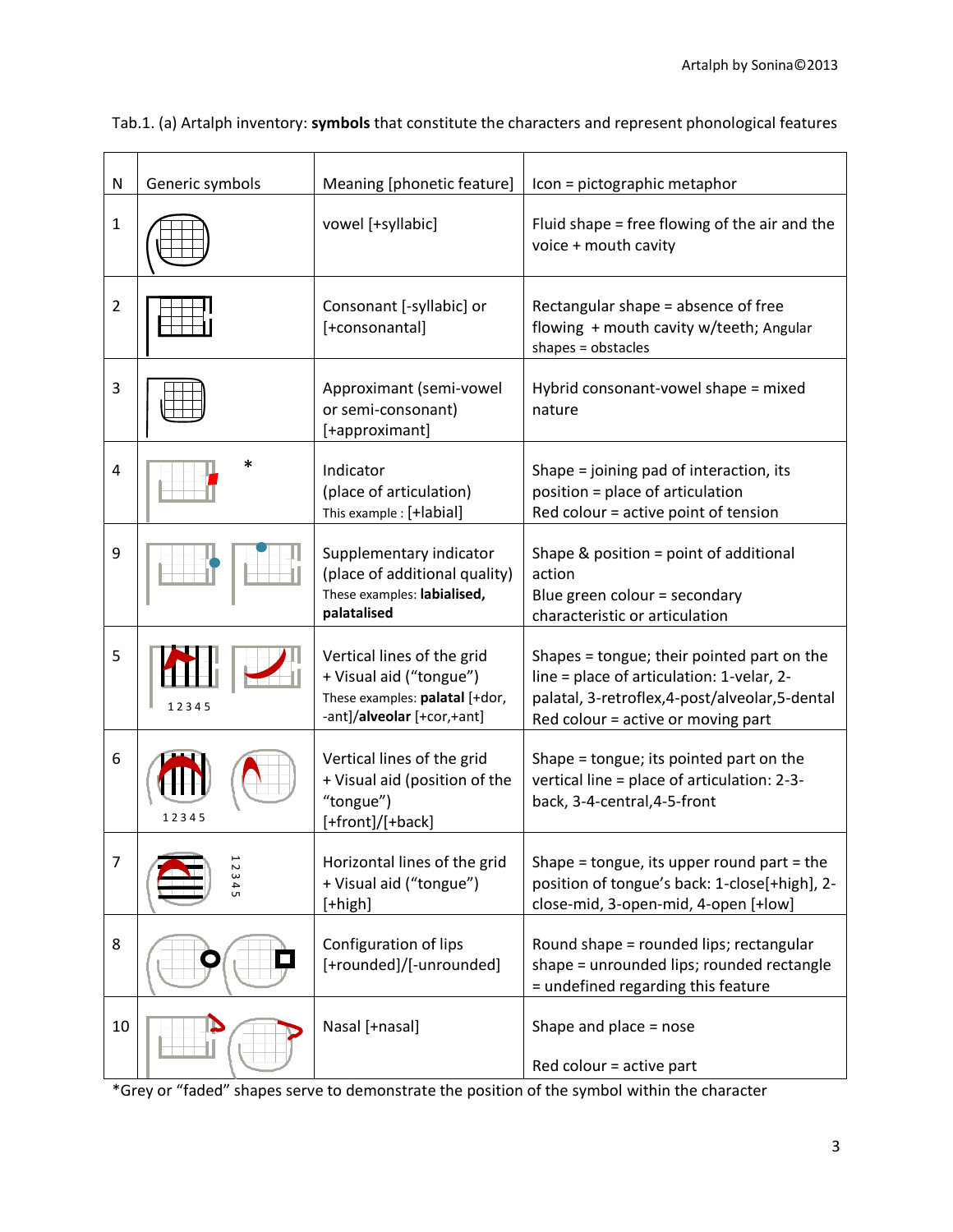| N | Symbols | Meaning                                                                                   | Icon = pictographic metaphor                              |
|---|---------|-------------------------------------------------------------------------------------------|-----------------------------------------------------------|
| 1 |         | Voiced [+voice]<br>(unnecessary for sounds voiced<br>by definition: vowels, nasals, etc.) | Wavy shape $& place = sound$<br>wave from the vocal cords |
| 2 |         | Creaky voiced                                                                             | Arrow head = sharpness                                    |
| 3 | ᠗       | <b>Breathy voiced</b>                                                                     | Spiraling shape = breath $&$ air                          |
| 4 | Ιо)     | Aspirated                                                                                 | Spiraling shape $&$ place = puff<br>of air                |
| 5 |         | Voiceless                                                                                 | Crossed bars = blocked way                                |

Tab.1. (b) Artalph inventory: additional **symbols** for phonological features ( DIACRITICS in IPA)

#### Tab.1. (c) Artalph inventory: **symbols** for MODES of articulation for CONSONANTS

| N              | Symbols  | Meaning           | Pictographic metaphor – combination of icons         |
|----------------|----------|-------------------|------------------------------------------------------|
| 1              |          | Plosive           | Sudden and single movement of interacting surfaces   |
| $\overline{2}$ |          | Trill             | Repetitive interaction of surfaces, vibration        |
| 3              |          | Tap or flap       | Single tap of one surface on another                 |
| 4              |          | Fricative         | Surfaces rubbing against one another                 |
| 5              | <u>ଚ</u> | Lateral           | Free movement on the sides of interacting surfaces   |
| 6              | ဖ        | Lateral fricative | Combination of 4 & 5                                 |
| 7              |          | Affricate         | Late release, movement occur only on a second try    |
| 8              |          | <b>Clicks</b>     | Two points of contact $($ ! = loudest consonants $)$ |
| 9              |          | Implosives        | Ingressive and egressive airstream mechanism         |
| 10             |          | Ejectives         | Simultaneous closure of the glottis, air ejection    |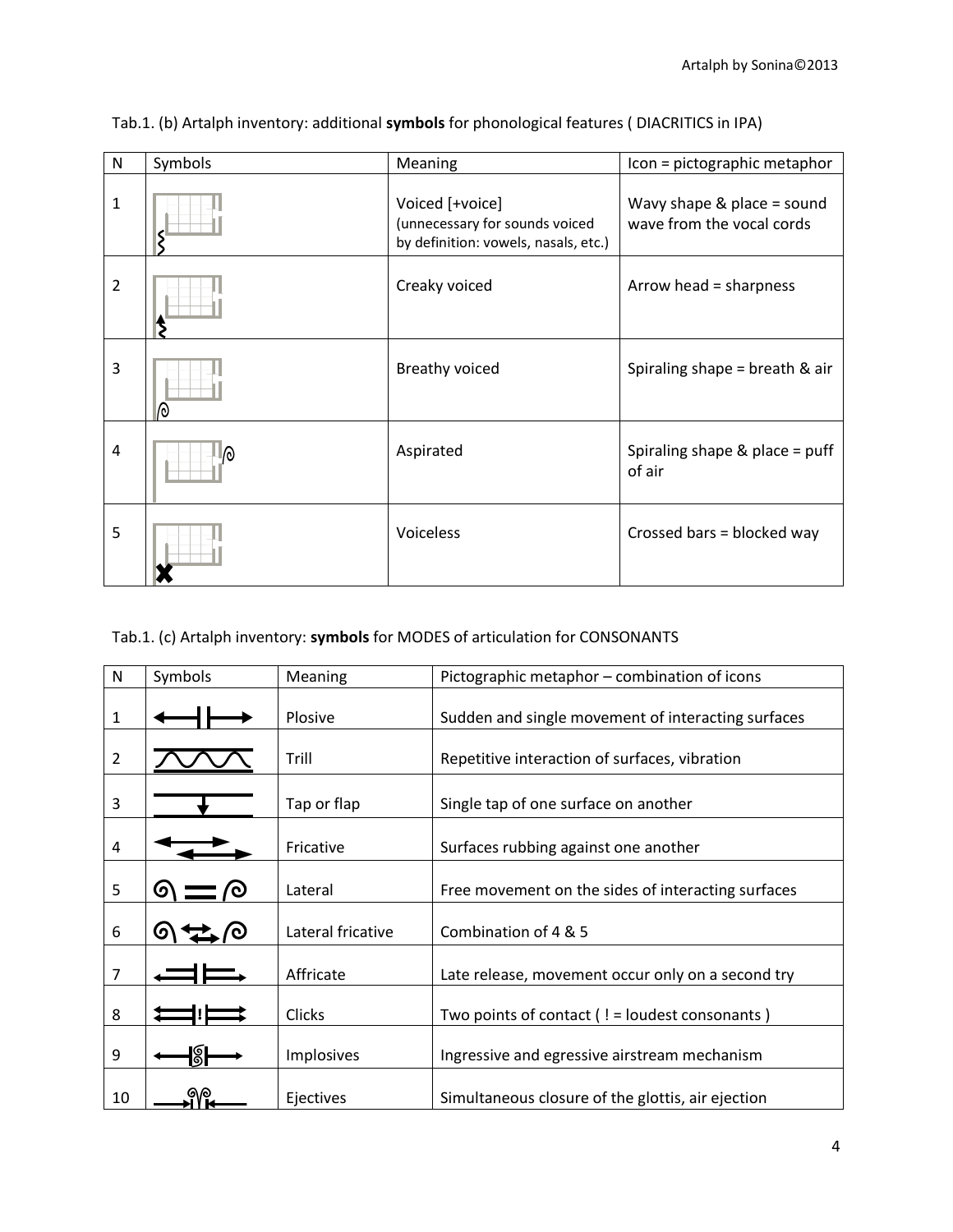### Tab.2. (a) Artalph **characters** for PULMONIC CONSONANTS of the IPA

|                         |                        | Bilabial     | Labiodental                                                                                                | Dental                            |
|-------------------------|------------------------|--------------|------------------------------------------------------------------------------------------------------------|-----------------------------------|
| $\mathbf{1}$            | Plosive                | $\sf b$<br>p |                                                                                                            |                                   |
| $\overline{2}$          | Nasal                  | ${\sf m}$    | m                                                                                                          |                                   |
| $\overline{3}$          | Trill                  | B<br>Ş       |                                                                                                            |                                   |
| $\overline{\mathbf{4}}$ | Tap or Flap            |              |                                                                                                            |                                   |
| 5                       | Fricative              | $\phi$<br>β  | $\mathsf f$<br>${\sf v}$                                                                                   | $\boldsymbol{\theta}$<br>ð<br>- - |
| $\boldsymbol{6}$        | Lateral<br>fricative   |              |                                                                                                            |                                   |
| $\overline{7}$          | Approximant            |              | $\mathsf{U}% _{T}=\mathsf{U}_{T}\!\left( a,b\right) ,\ \mathsf{U}_{T}=\mathsf{U}_{T}\!\left( a,b\right) ,$ |                                   |
| 8                       | Lateral<br>approximant |              |                                                                                                            |                                   |

(the corresponding IPA signs are located on top of the characters)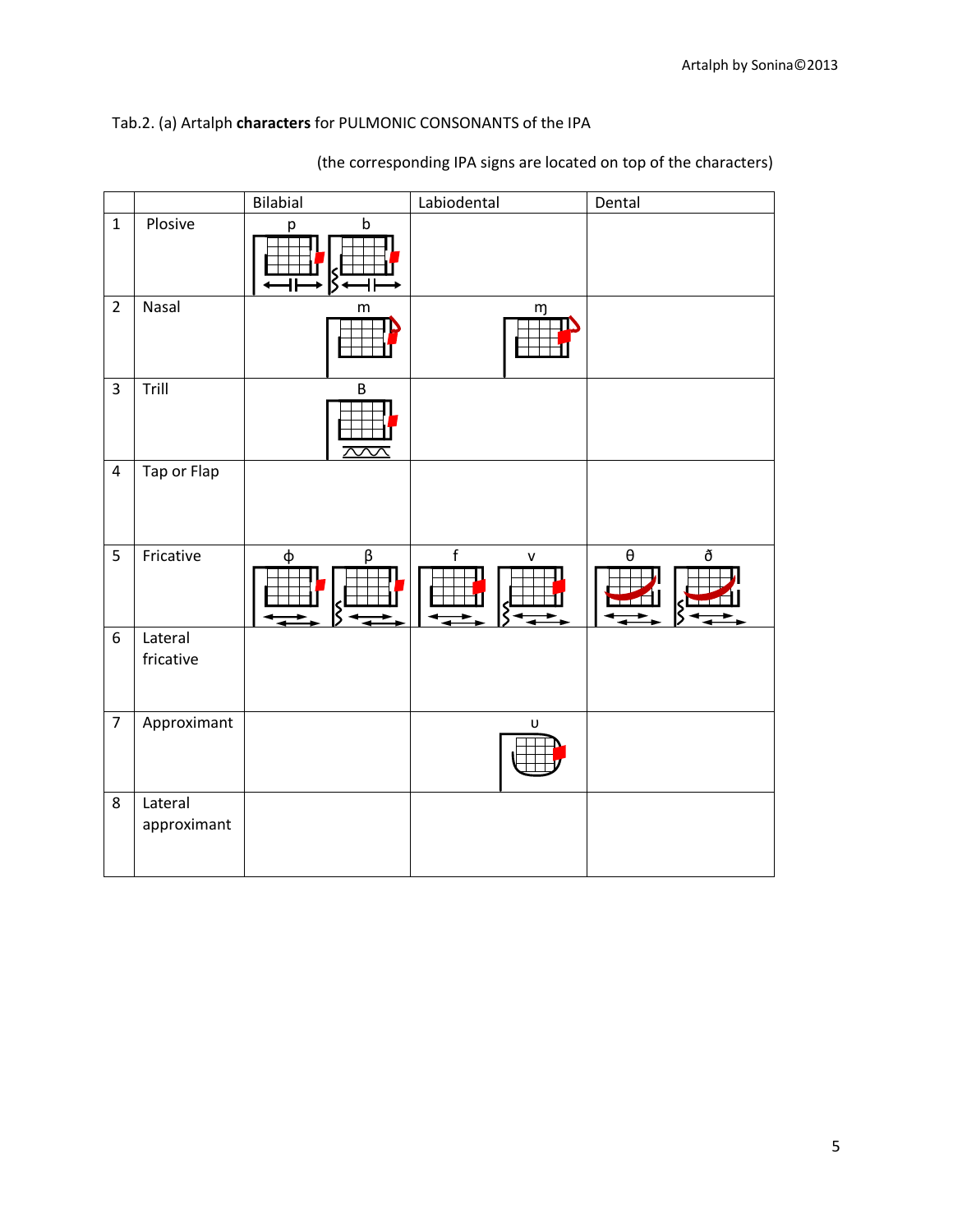#### Tab.2. (b) Artalph **characters** for PULMONIC CONSONANTS of the IPA (continuation)



(the corresponding IPA signs are located on top of the characters)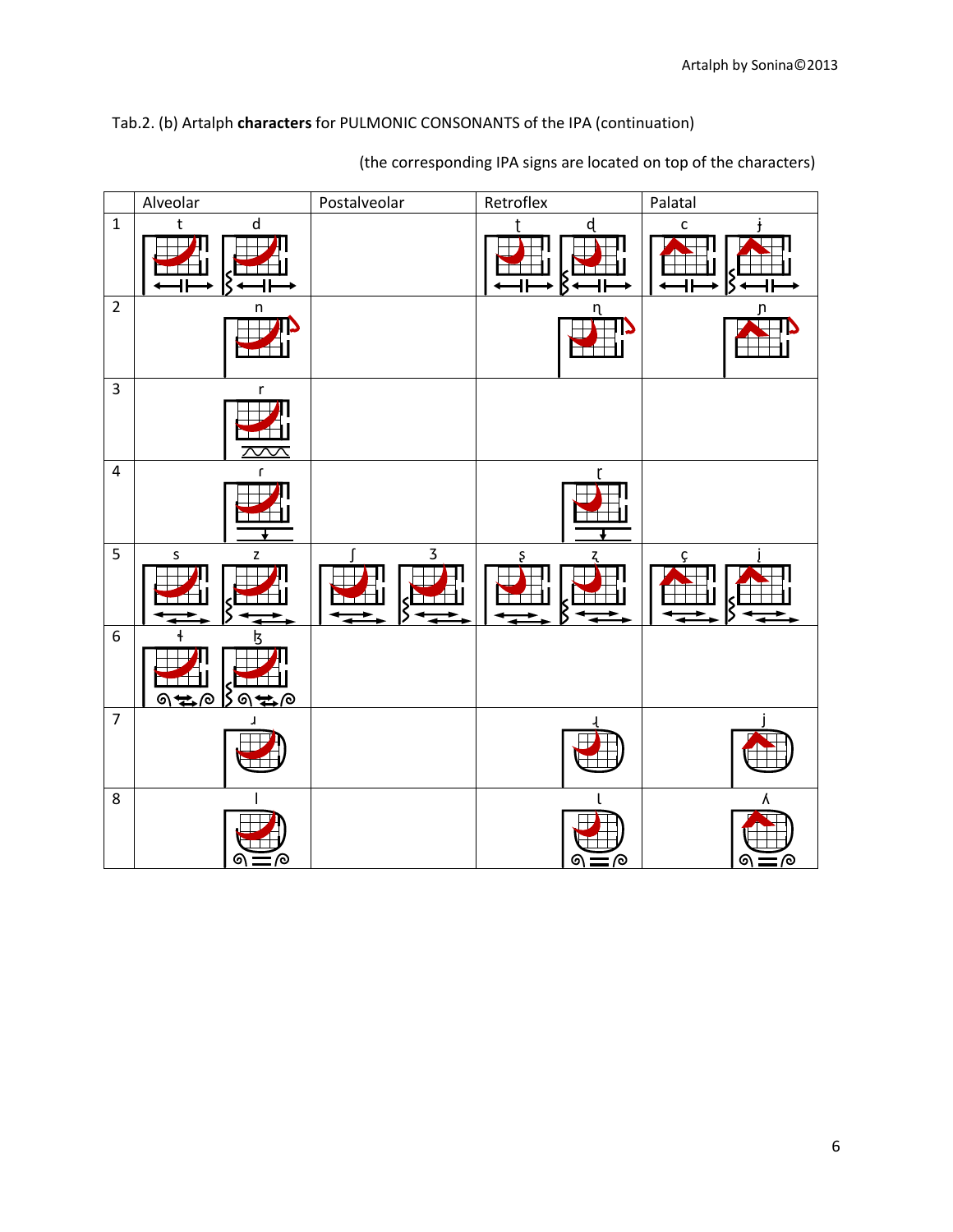## Tab.2. (c) Artalph **characters** for PULMONIC CONSONANTS of the IPA (continuation)

|                  | Velar                   | Uvular                         | Pharyngeal             | Glottal                                                |
|------------------|-------------------------|--------------------------------|------------------------|--------------------------------------------------------|
| $\mathbf{1}$     | $\mathsf k$<br>g        | ${\mathsf G}$<br>q             |                        | ς                                                      |
| $\overline{2}$   | ŋ                       | ${\sf N}$                      |                        |                                                        |
| $\overline{3}$   |                         | ${\sf R}$<br>$\overline{\sim}$ |                        |                                                        |
| $\overline{4}$   |                         |                                |                        |                                                        |
| $5\phantom{a}$   | $\pmb{\mathsf{x}}$<br>γ | ${\sf R}$<br>$\chi$            | $\hbar$<br>$\varsigma$ | $\boldsymbol{\mathsf{h}}$<br>$\boldsymbol{\mathsf{h}}$ |
| $\boldsymbol{6}$ |                         |                                |                        |                                                        |
| $\overline{7}$   | ш                       |                                |                        |                                                        |
| $\,8\,$          | L<br>70<br>ର :          |                                |                        |                                                        |

(the corresponding IPA signs are located on top of the characters)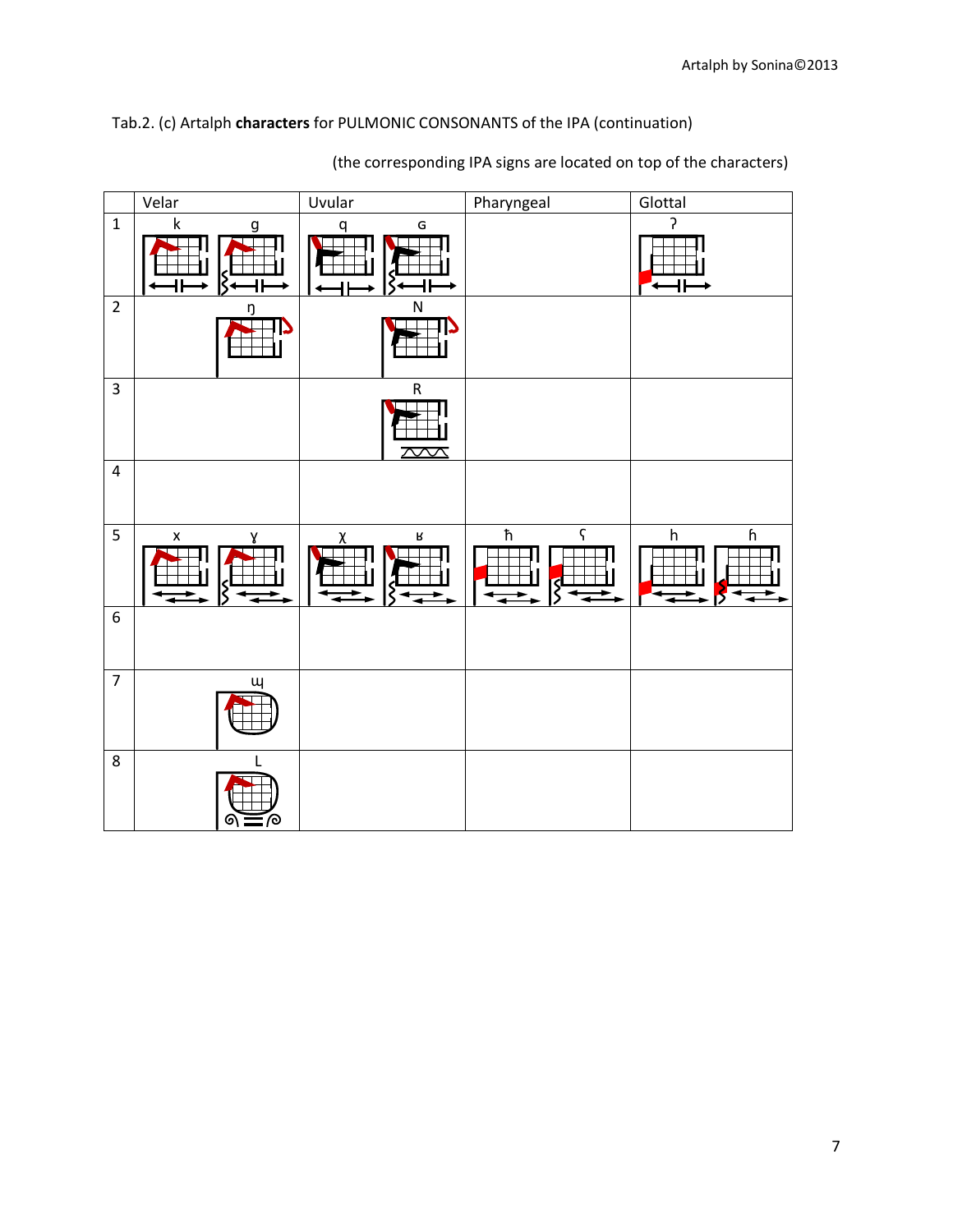## Tab.3. Artalph **characters** for VOWELS of the IPA

|           | Front                                 | Central                                                               | <b>Back</b>                   |
|-----------|---------------------------------------|-----------------------------------------------------------------------|-------------------------------|
| Close     |                                       |                                                                       | $\mathsf{u}$<br>$\sf u$       |
| Close-mid | γ<br>ø<br>е                           | υ<br>$\overline{9}$<br>Θ                                              | o<br>γ                        |
| Open-mid  | œ<br>ε                                | $\Theta$<br>3<br>$\mathsf g$                                          | ٨<br>С                        |
| Open      | æ<br>$\mathsf a$<br>Œ                 | $\mathsf{e}% _{t}\left( t\right) \equiv\mathsf{e}_{t}\left( t\right)$ | $\mathfrak a$<br>$\mathsf{D}$ |
|           | Unrounded $\Box$ / Rounded $\bigcirc$ |                                                                       |                               |

(the corresponding IPA signs are located under the characters)